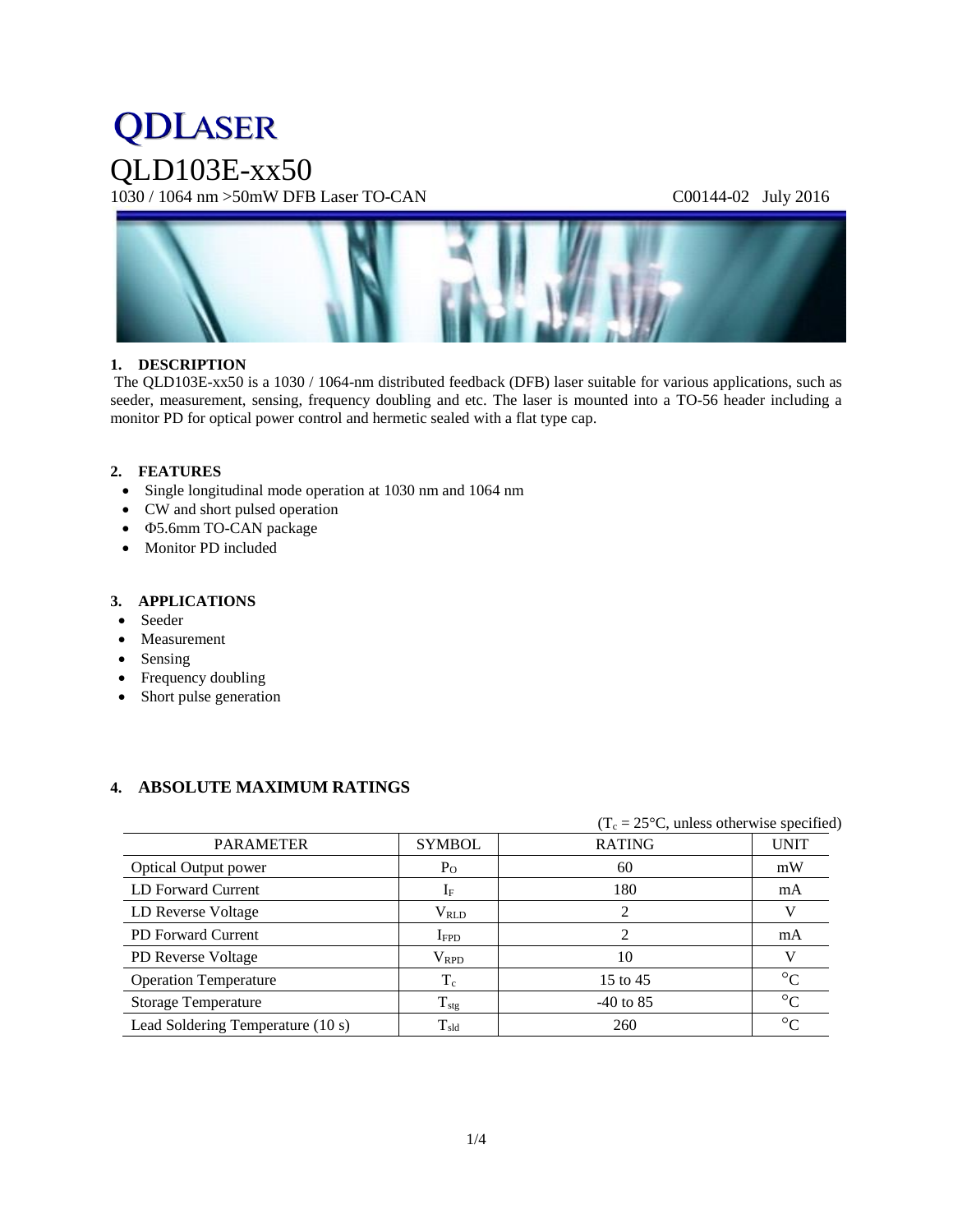# **QDLASER**

QLD103E-xx50 C00144-02

# **5. OPTICAL AND ELECTRICAL CHARACTERISTICS**

|                                        | $(TLD = 25oC, unless otherwise specified)$ |                   |                                     |                          |       |                          |             |
|----------------------------------------|--------------------------------------------|-------------------|-------------------------------------|--------------------------|-------|--------------------------|-------------|
| <b>PARAMETER</b>                       |                                            | <b>SYMBOL</b>     | <b>TEST CONDITION</b>               | <b>MIN</b>               | TYP   | <b>MAX</b>               | <b>UNIT</b> |
| Peak                                   | QLD103E-6450                               |                   | CW, $P_0 = 50$ mW                   | $1059*$                  | 1064  | $1069*$                  | nm          |
| Wavelength                             | QLD103E-3050                               | $\lambda_{\rm p}$ |                                     | $1025*$                  | 1030  | 1035*                    | nm          |
| Temperature Coefficient of $\lambda_p$ |                                            | $d\lambda_p/dT$   | CW                                  | $\overline{\phantom{0}}$ | 0.08  |                          | nm/K        |
| Current Coefficient of $\lambda_p$     |                                            | $d\lambda_p/dI$   | CW                                  |                          | 0.008 |                          | nm/mA       |
| <b>Optical Output Power</b>            |                                            | $P_{O}$           | CW                                  | 50                       |       |                          | mW          |
| <b>Threshold Current</b>               |                                            | $I_{th}$          | CW                                  | $\overline{\phantom{0}}$ | 20    | $\overline{\phantom{a}}$ | mA          |
| <b>Operation Current</b>               |                                            | $I_{op}$          | $CW$ , $P_0 = 50$ mW                | ۰                        | 100   | 150                      | mA          |
| <b>Operation Voltage</b>               |                                            | $V_{op}$          | CW, $P_0 = 50$ mW                   | $\qquad \qquad -$        | 1.5   | 2.0                      | V           |
| Sidemode Suppression Ratio             |                                            | <b>SMSR</b>       | CW, $P_0 = 50$ mW                   |                          | 40    |                          | dB          |
| Far filed pattern horizontal           |                                            | $\theta_{\rm h}$  | CW, $P_0 = 50$ mW                   |                          | 10    |                          | deg.        |
| Far filed pattern vertical             |                                            | $\theta_{\rm v}$  | CW, $P_0 = 50$ mW                   | $\overline{\phantom{0}}$ | 22    |                          | deg.        |
| <b>Monitor PD Current</b>              |                                            | Im                | $CW, P_0 = 50$ mW,<br>$V_{RPD}=5$ V |                          | 250   |                          | μA          |
| Dark current (PD)                      |                                            | $I_d$             | $V_{\text{RPD}}=5$ V                |                          |       | 20                       | nA          |

\*Peak wavelength torelance of +/- 1nm is available as an option.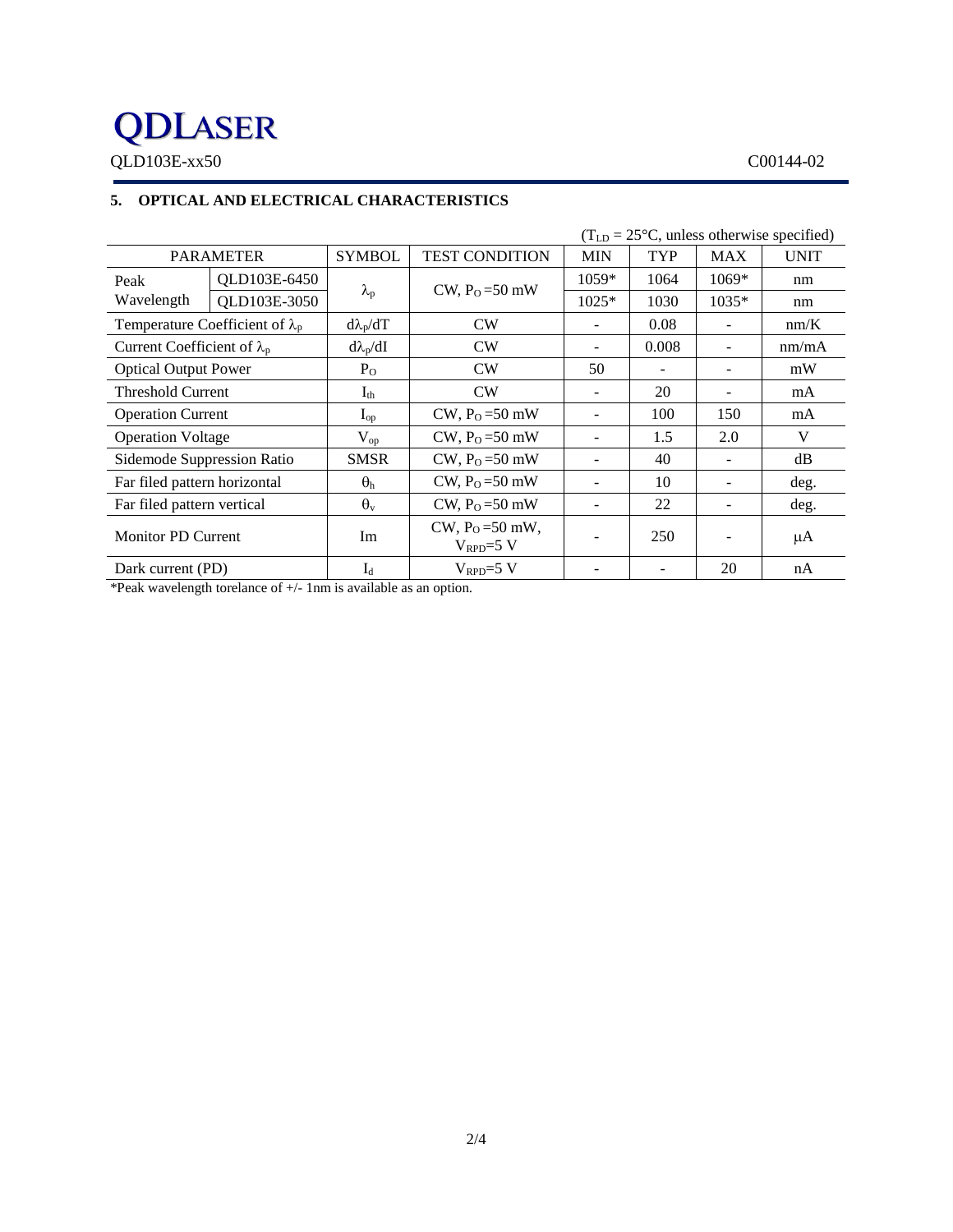# **QDLASER** QLD103E-xx50 C00144-02